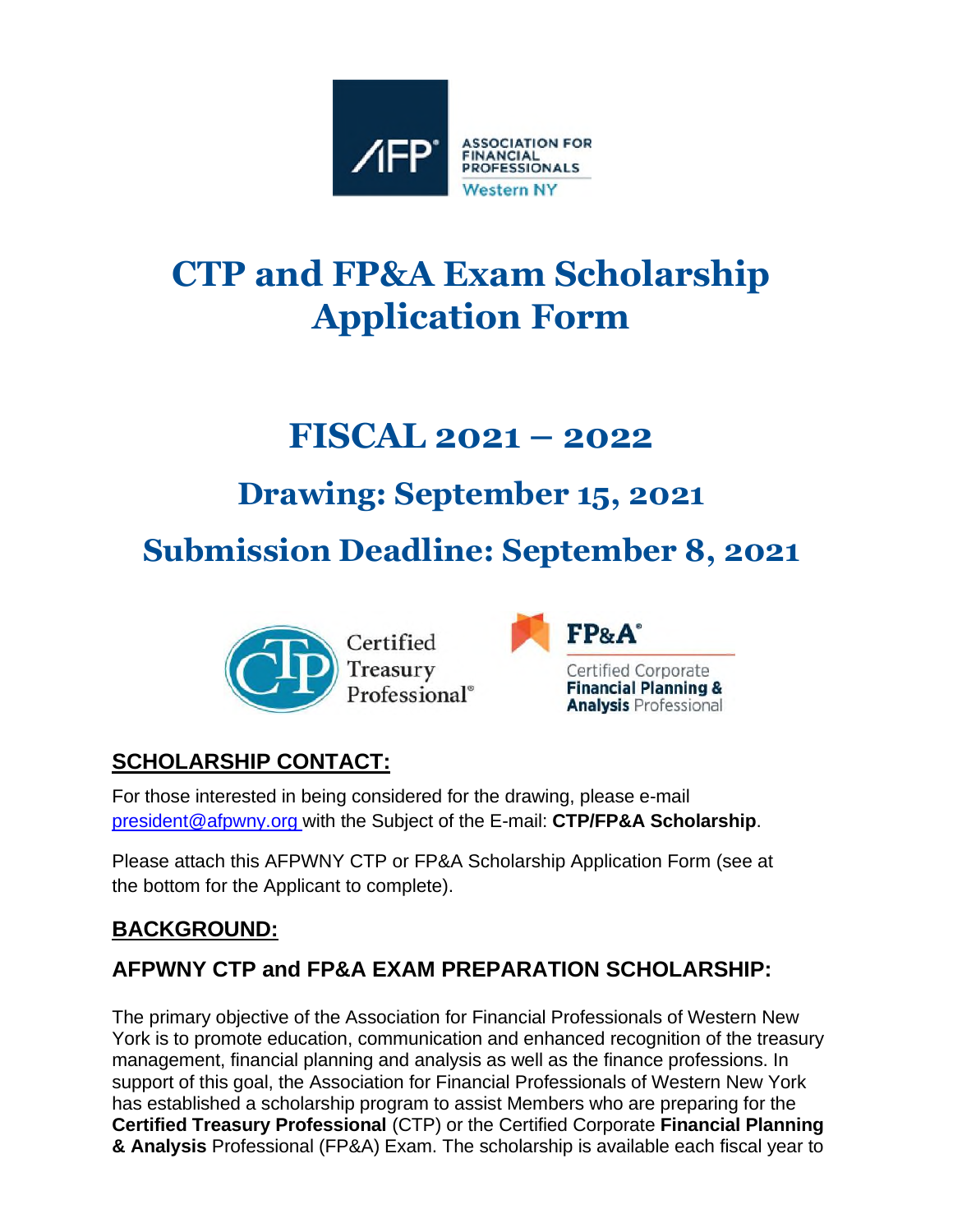qualified candidates. The scholarship has been established to be funded each fiscal year in the amount of \$1,000.00 to:

(a) provide assistance towards preparing for the exam though AFP Learning Systems or other qualified preparatory education systems or programs geared towards preparing the student to successfully sit for the Exam and achieve CTP or the FP&A certification and/or

(b) cover the AFP cost to sit for the CTP or the FP&A certification exam.

With this scholarship, AFPWNY has taken another step towards recognizing that earning the CTP and/or the FP&A designation as valuable professional achievements, denoting the standard of excellence in treasury and financial planning and analysis.

#### **CRITERIA:**

It is AFPWNY's intent that the scholarship be awarded according to the following criteria:

- 1. Active Member of AFPWNY.
- 2. Commitment to sit for the Exam within a twelve (12) month period upon receipt of the scholarship (The CTP Exam is offered bi-annually in the December/January and June/July timeframes – the next CTP Exams are offered December 1, 2021 – January 31, 2022 and June 1, 2022 – July 31, 2022: The FP&A exam is offered bi-annually in the August/September and February/March timeframes - the next FP&A Exams are offered February 1, 2022 – March 31, 2022 and August 1, 2022 – September 30, 2022).
- 3. There will be a random drawing each year at the September meeting, or other date, as determined by the Board of Dire[ctors. For those intereste](mailto:president@afpwny.org)d in being considered for the drawing, please e-mail president@afpwny.org with the Subject of the email: **CTP/FP&A Scholarship** no later than the date posted on the website and also sent in a notice to the Members.

### **SCHOLARSHIP TERMS AND CONDITIONS:**

- The scholarship recipient will be notified via email, if they were not in attendance at the time of the drawing, and their name will be posted on The AFPWNY website. Recipient must sit for the exam within twelve (12) months of initially receiving the scholarship.
- This is a one-time, non-renewable scholarship. The scholarship will be paid to the recipient as a reimbursement of actual and verifiable expenses that that person made or to their employer, if the employer made the payments. The Exam Registration fees will not be reimbursed if the recipient does not pass the exam. If the first attempt fails, the recipient must retake the exam within twelve (12) months and pass it to be eligible for reimbursement of costs to register and take both exams. If the second attempt is also unsuccessful, no costs to register and take either exam will be reimbursed.
- Other reasonable fees required to prepare for the exam are eligible for reimbursement under this scholarship program. Fees incurred should tie directly and specifically to CTP or the FP&A certification. Course training and development should reflect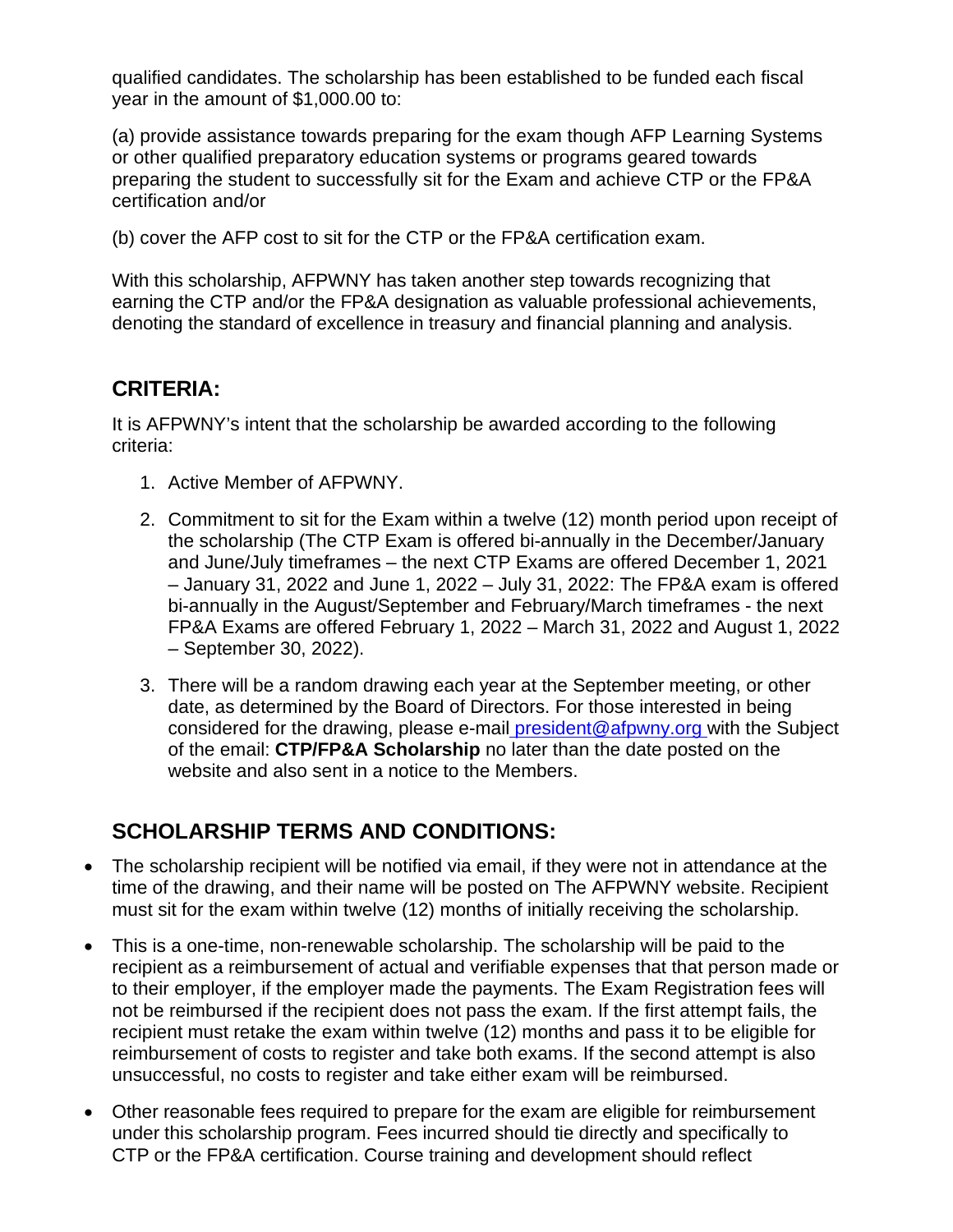materials authorized by AFP and based on the current CTP Body of Knowledge contained in the *Essentials of Treasury Management (Current) Edition* and the AFP Learning System-Treasury or equivalent coursework or online curriculum. Exam preparation costs are immediately eligible for payment up to a maximum of \$800.00. The balance of \$200.00 (\$1,000.00 - \$800.00) is available to reimburse scholarship recipient for costs incurred to register and successfully pass the exam.

- Any travel and lodging expenses that may be incurred on the part of the recipient that: 1) exceed the twelve (12) month period; or 2) exceed the \$1,000.00 award amount; shall be the sole responsibility of the recipient.
- Scholarships must be used by the named recipient with a commitment to sit for the exam, within twelve (12) months of receipt, and may not be transferred to third parties for any reason. The CTP exam is offered bi-annually in the December/January and June/July timeframes, and the FP&A exam is offered bi-annually in the August/September and February/March timeframes.
- All decisions regarding the awarding of scholarships are at the sole discretion of the AFPWNY.
- One scholarship will be awarded per fiscal year. Applications will only be considered for a period of six (6) months. Applicants not awarded a scholarship within that time period must re-apply.